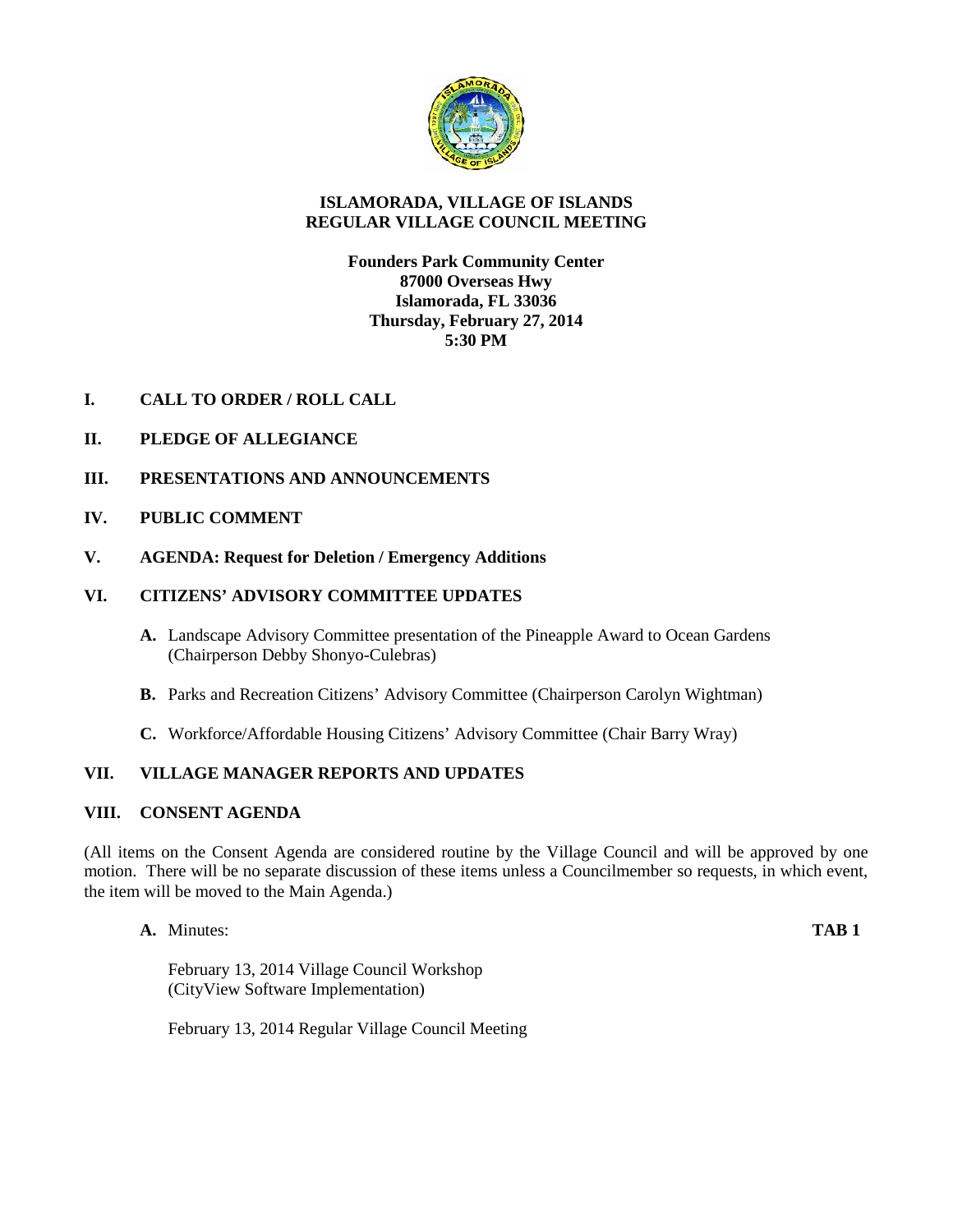**B.** Resolution Approving the Co-designation of Dogwood Lane to "Dogwood Lane/ George **TAB 2** Hommell, Jr. Lane

**A RESOLUTION OF THE VILLAGE COUNCIL OF ISLAMORADA, VILLAGE OF ISLANDS, FLORIDA CO- DESIGNATING DOGWOOD LANE AS "DOGWOOD LANE / GEORGE HOMMELL JR LANE"; AND PROVIDING FOR AN EFFECTIVE DATE**

**C.** Resolution Amending the Housing Assistance Plan **TAB 3**

**A RESOLUTION OF THE VILLAGE COUNCIL OF ISLAMORADA, VILLAGE OF ISLANDS, FLORIDA, AMENDING THE VILLAGE'S COMMUNITY DEVELOPMENT BLOCK GRANT HOUSING ASSISTANCE PLAN; AND PROVIDING FOR AN EFFECTIVE DATE**

## **IX. WASTEWATER MATTERS**

**A.** Wastewater Project Update **TAB 4**

## **X. ORDINANCES**

**A.** First Reading – Amendment to Ordinance Regulating Golf Carts to Provide for Inspections **TAB 5** by a Certified Mechanic

**AN ORDINANCE OF ISLAMORADA, VILLAGE OF ISLANDS, FLORIDA, AMENDING CHAPTER 50, ARTICLE VI OF THE VILLAGE CODE OF ORDINANCES PERTAINING TO REGULATIONS FOR THE USE OF GOLF CARTS ON DESIGNATED STREETS WITHIN THE VILLAGE; AMENDING SECTION 50-86 PROVIDING FOR DEFINITIONS; AMENDING SECTION 50- 89 PROVIDING FOR INSPECTION OF GOLF CARTS; AMENDING SECTION 50-90 PROVIDING FOR REQUIRED EQUIPMENT; AMENDING SECTION 50-91 PROVIDING FOR ENFORCEMENT/PENALTIES; PROVIDING FOR SEVERABILITY; PROVIDING FOR INCLUSION IN THE CODE AND PROVIDING FOR AN EFFECTIVE DATE**

# **XI. QUASI-JUDICIAL**

# **XII. RESOLUTIONS**

**A.** Resolution Approving Amendment 3 to the Florida Department of Environmental Protection **TAB 6** State Revolving Fund Loan Program Agreement No. WW882030

**A RESOLUTION OF THE VILLAGE COUNCIL OF ISLAMORADA, VILLAGE OF ISLANDS, FLORIDA, RELATING TO THE STATE REVOLVING FUND LOAN PROGRAM PROJECT NUMBER WW882030; AUTHORIZING AND APPROVING AMENDMENT 3TO THE LOAN AGREEMENT BETWEEN THE VILLAGE AND THE FLORIDA WATER POLLUTION CONTROL FINANCING CORPORATION; ESTABLISHING PLEDGED REVENUES; DESIGNATING AUTHORIZED REPRESENTATIVES; PROVIDING FOR EXECUTION OF LOAN DOCUMENTS; AND PROVIDING FOR AN EFFECTIVE DATE**

**XIII. MOTIONS**